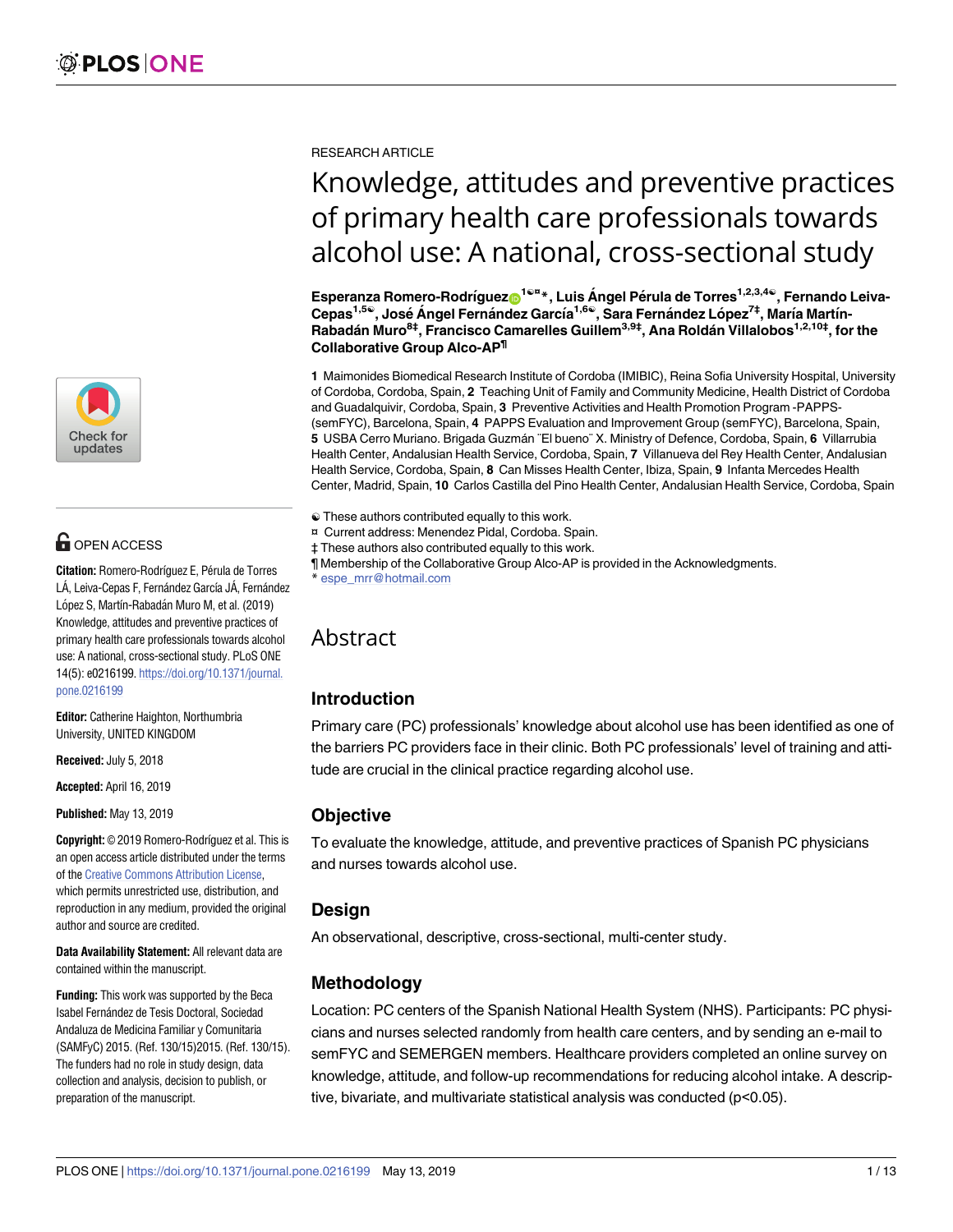<span id="page-1-0"></span>**Competing interests:** The authors have declared that no competing interests exist.

#### **Results**

Participants: 1,760 healthcare providers completed the survey (75.6% [95% CI 73.5–77.6] family physicians; 11.4% [95% CI 9.9–12.9] medical residents; and 12.5% [95% CI 10.9– 14.1] nurses), with a mean age of 44.7 (SD 11.24, range: 26–64, 95% CI: 47.2–48.2). Knowledge was higher in family physicians ( $p<0.001$ ), older professionals (Spearman's  $r =$ 0.11, p<0.001), and resident trainers (p<0.001). The PC professional most likely to provide advice for reducing alcohol use was: a nurse ( $p < 0.001$ ), female ( $p = 0.010$ ), between 46 and 55 years old ( $p$  < 0.001).

#### **Conclusions**

PC providers' knowledge and preventive practices regarding alcohol use are scarce, hence specific training strategies to increase their knowledge and improve their attitude and skills with regard to this health problem should be considered a healthcare policy priority.

#### **Introduction**

Alcohol use is a major public health problem [\[1](#page-10-0)]. Globally, it was the seventh leading risk factor for premature death and disability in 2016, and nearly three million deaths were attributed to its consumption [[2](#page-10-0)]. Currently, harmful alcohol use contributes substantially to the global burden of disease, accounting for 5.1% of the morbidity and injury burden worldwide, measured in terms of disability-adjusted life years (DALYs) [\[3](#page-10-0)].

According to the latest alcohol and drug survey (EDADES, *Encuesta Domiciliaria sobre Alcohol y Drogas*) conducted in Spain [\[4](#page-10-0)], alcohol was the most widely consumed psychoactive substance (77.6%) in 2015. Although alcohol use indicators have remained quite stable since 2005, there has been an increase of binge drinking, which represented 17.9% of the population aged 15 to 64 years. Furthermore, the percentage of hazardous drinking in the Spanish population was 4.5%, and about 0.4% of the surveyed population could be labeled as having a possible dependence on alcohol.

At present, the criteria to define a pattern of at-risk alcohol use are clearly established in the Spanish Program for Prevention and Health Promotion Activities (PAPPS, *Programa de Actividades Preventivas y de Promoción de la Salud*), an initiative of semFYC, the Spanish Society of Family and Community Medicine, which is a national benchmark in Primary Care (PC) prevention [\[5\]](#page-10-0). The program defines the concept of at-risk alcohol use as an intake of over 2.0–2.5 standard drinks per day or over 17 standard drinks per week for women, and over 4 standard drinks per day or over 28 standard drinks per week for men, considering one standard drink as the equivalent to 10 grams of pure alcohol.

Health professionals' knowledge and attitudes towards preventive strategies aimed at reducing alcohol use represent a public health priority [[6](#page-10-0)]. A survey completed in European Union countries [[7\]](#page-10-0) found a direct relationship between the PC professionals' level of training to handle alcohol-related problems and the number of patients treated. Similarly, Spanish studies [\[8\]](#page-10-0) [\[9](#page-10-0)] conducted in Catalonia revealed that healthcare professionals' knowledge on the approach to alcohol use was low, mainly due to the lack of training in preventive health.

Considering the social and health consequences arising from alcohol consumption and the low level of preventive actions accomplished in the PC setting, it seems justified to promote the implementation of alcohol prevention programs in this setting  $[10]$ . Previous studies  $[11]$  $[11]$  $[11]$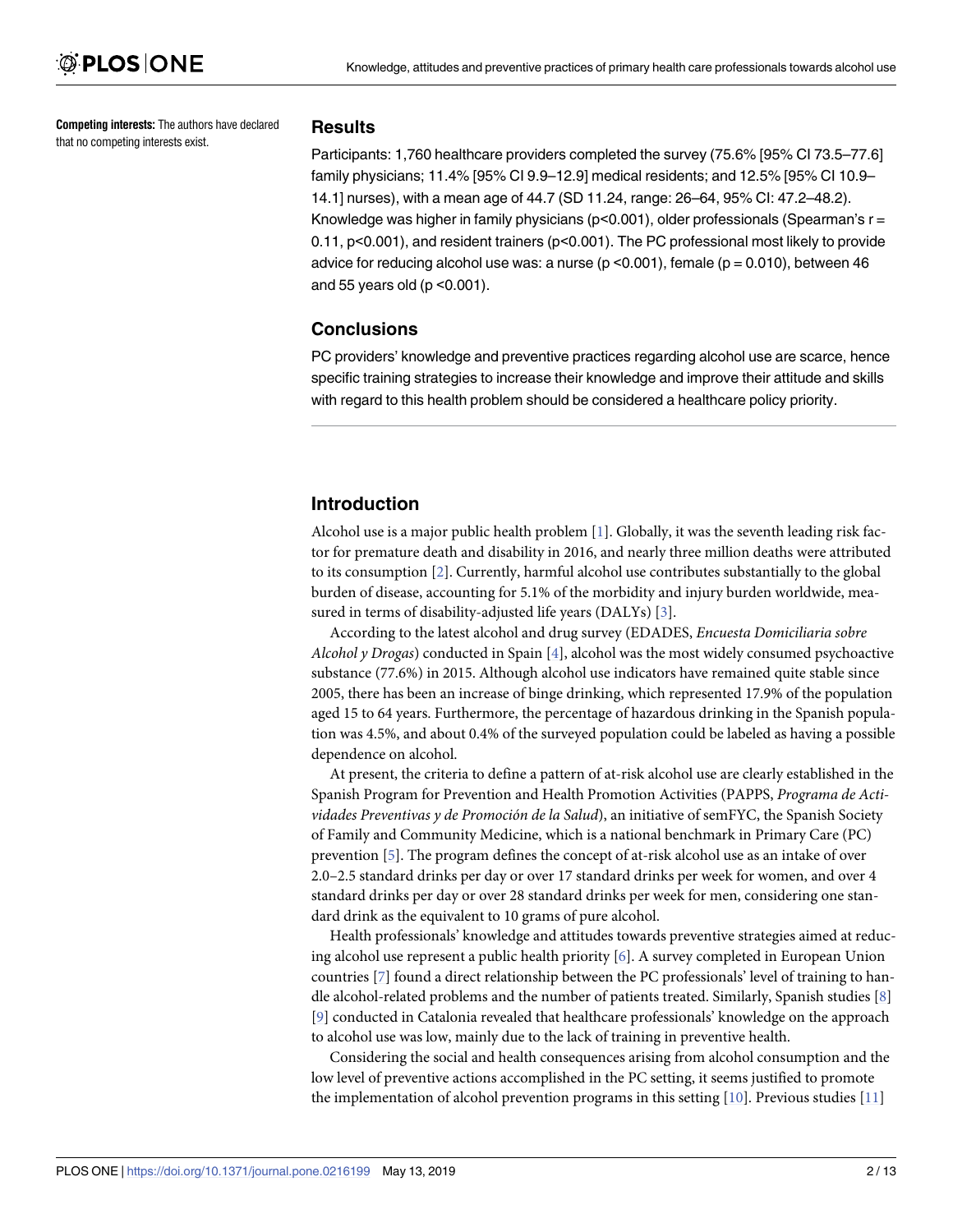<span id="page-2-0"></span>[\[12\]](#page-10-0) highlighted the role played by PC professionals in the implementation of preventive strategies on alcohol use; hence, the knowledge, attitude, and experiences that they present about the preventive recommendations on alcohol consumption acquire special relevance.

Currently, the last PAPPS update recommends screening for at-risk alcohol consumption using the AUDIT (Alcohol Use Disorders Identification Test) questionnaire at least every 2 years for people over 14 years old [\[13\]](#page-11-0). Based on the score obtained, alcohol management strategies vary according to the level of risk identified: health education if the AUDIT score is below 8; simple advice if it is from 8 to 15; simple advice plus brief intervention if AUDIT is between 16 and 19; and referral for alcohol dependence assessment if the AUDIT score is 20 or more [[14](#page-11-0)].

Despite global scientific evidence about alcohol management in the PC setting, only a few local studies have addressed the knowledge, attitude, and practices of PC professionals regarding alcohol prevention strategies in Spain [[15](#page-11-0)] [\[16\]](#page-11-0). Therefore, a nationwide estimation of the knowledge, attitude, and practices of Spanish PC professionals on the management of at-risk alcohol use is required. We hypothesized that the level of knowledge of healthcare professionals regarding alcohol consumption in the PC setting is low. Likewise, few professionals offer preventive recommendations about alcohol use in their clinical practice.

Based on the above hypotheses, the objectives of this study are:

- To know the level of knowledge that PC healthcare professionals have concerning the PAPPS recommendations on alcohol use.
- To explore their clinical approach to patients with at-risk alcohol use, and to assess to what extent they offer preventive advice based on the PAPPS guidelines.
- To explore the relationship between sociodemographic and occupational variables of these professionals and the knowledge, implementation, and dissemination of preventive recommendations on alcohol use.

#### **Methodology**

A nationwide observational, descriptive, cross-sectional, multi-center study was designed. The study population was formed by family physicians, nurses, and family medicine residents. The geographical scope included PC centers and Clinics of the Spanish National Health System (NHS). The study lasted 24 months, with a recruitment period running from August 2014 to August 2016 and was approved by the Clinical Ethics Committee at Reina Sofia University Hospital.

The selection criteria were: To be a PC professional (family physician, nurse or family medicine resident) of the NHS, and to give the consent to participate in the study.

The sample size of the study was calculated assuming an alpha error of 5%, accuracy of 3%, and a proportion of 50%. Consequently, it was necessary to include at least 1,068 healthcare professionals.

The study population was recruited in three ways:

1. Through participants from a previous study (CECC-AP study) [[17](#page-11-0)], who were recruited through PAPPS and the semFYC Communication & Health Group. This included 240 professionals from 110 healthcare centers and clinics in Spain. Once the intention to participate was confirmed, the professionals completed the survey and were encouraged to invite other PC professionals from their centers to join this research. Thus, opportunistic and snowballing techniques were used.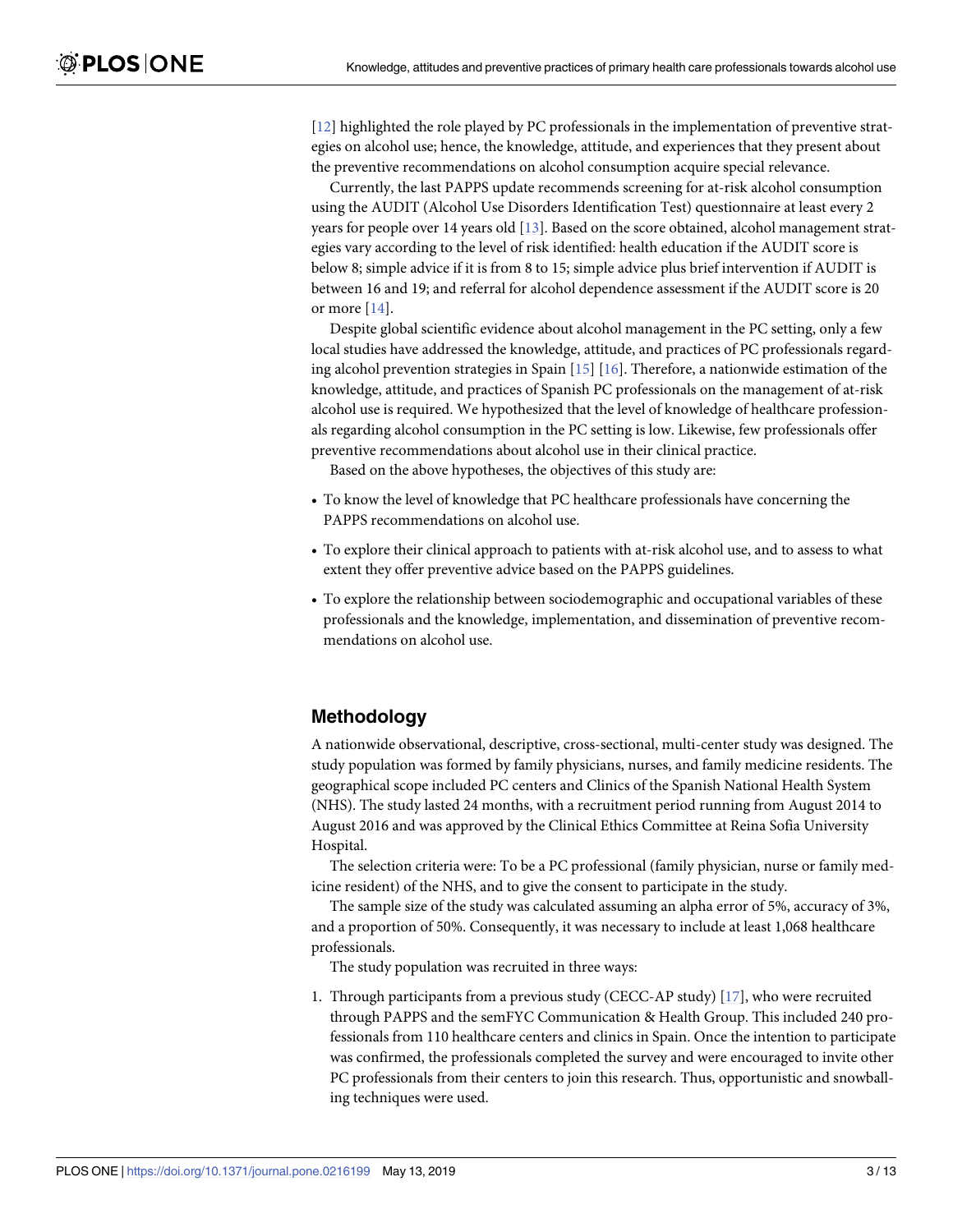- <span id="page-3-0"></span>2. By emailing members in the semFYC and SEMERGEN (Spanish Society of Primary Care Physicians) databases (16,474 and 8,000 members respectively) and uploading the study survey to their websites, making it freely available for anyone who wished to complete it.
- 3. Through stratified random sampling of NHS healthcare centers, according to the number of centers in each Spanish region. An email was sent to healthcare center managers, inviting both them and the other members of the PC team to participate, using a snowballing technique. The sample was obtained from the catalog developed by the Spanish Ministry of Health [[18](#page-11-0)]. According to the 2014 database, there were 2,997 healthcare centers and 10,168 PC clinics, with an estimated number of 33,482 physicians working in public PC. Considering that 75% of the selected centers would've liked to collaborate in the study and an average of four healthcare professionals per health care center and two per local clinic would've liked to participate, a sample of at least 430 local healthcare centers and clinics was deemed necessary.

The information from each healthcare professional was obtained through a questionnaire prepared at the Family and Community Medicine Teaching Unit of Cordoba, in collaboration with the PAPPS Evaluation Group. The questionnaire was subjected to a process of consensus, apparent logic, and content validation (face validity). This questionnaire was developed for anonymous online self-completion (see: [https://docs.google.com/forms/d/e/1FAIpQLSdrbH](https://docs.google.com/forms/d/e/1FAIpQLSdrbHGqfwbHzB0NADEuDIVEdkzprA5wXVKr5oS_yD7wfIisZQ/viewform) [GqfwbHzB0NADEuDIVEdkzprA5wXVKr5oS\\_yD7wfIisZQ/viewform](https://docs.google.com/forms/d/e/1FAIpQLSdrbHGqfwbHzB0NADEuDIVEdkzprA5wXVKr5oS_yD7wfIisZQ/viewform)) with prior informed consent from each participant.

The variables analyzed in the survey included socio-demographic and occupational characteristics, knowledge of the PAPPS guidelines for alcohol use prevention, training received, adherence to PAPPS recommendations, and preventive practices and attitudes towards at-risk alcohol use.

The main study indicators were: knowledge of the PAPPS guidelines regarding the approach to alcohol, attitudes and practices focused on alcohol prevention, and the perception of the follow-up of their preventive advice for reducing alcohol intake.

STATISTICAL ANALYSIS: Data from surveys was automatically recorded into Google Forms by the participants and subsequently, exported to an Excel spreadsheet and statistically analyzed with SPSS v.17 and EPIDAT v.3.1 software.

Descriptive statistics of the variables were developed and 95% Confidence Intervals (95% CI) were calculated for the main study indicators. A bivariate analysis was then conducted to verify the relationship between independent variables and questionnaire responses (Spearman's correlation coefficient, Chi-square test, comparison of mean tests like Student T-test and ANOVA test, after checking normality [Kolmogorov-Smirnov test], bilateral contrasts,  $p \leq 0.05$ ). Finally, a multivariate analysis (multiple linear regression) was conducted to check socio-demographic occupational, and healthcare factors, which were independently associated with the study population's level of knowledge and personal and professional attitude to alcohol.

#### **Results**

1,760 PC health care professionals completed the survey. Participants were predominantly female (62.9%; 95% CI: 60.6–65.2) and had a mean age of 44.7 years (SD 11.24; range: 26–64 years; 95% CI: 47.17–48.22). Two participation peaks were observed at 29 and 57 years; 75.6% (95% CI: 73.5–77.6) of the participants were family physicians, 11.4% (95% CI: 9.9–12.9) were medical residents, and 12.5% (95% CI: 10.9–12.4) were nurses; they had a mean work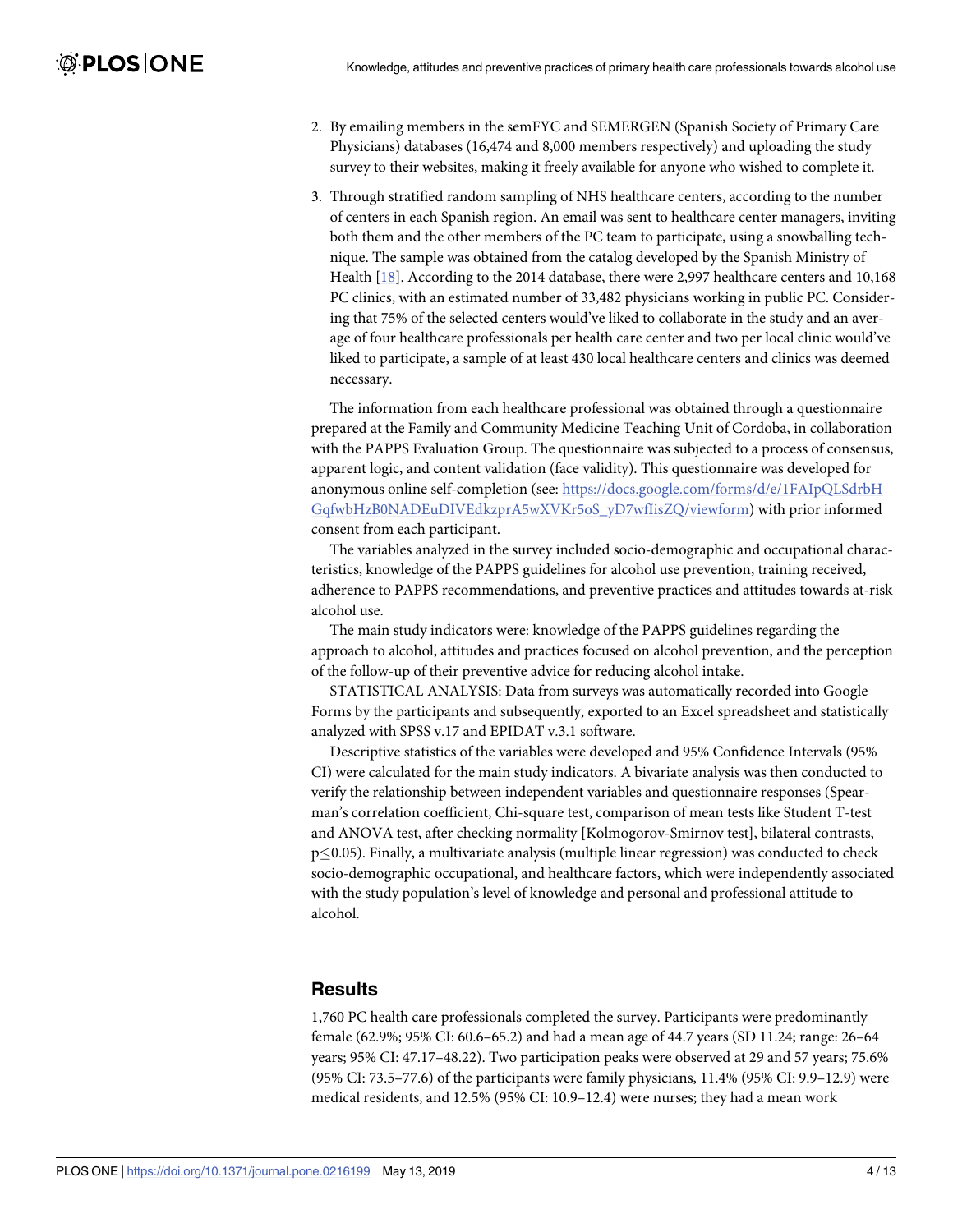<span id="page-4-0"></span>experience of 14.10 years (SD 10.55; range: 1–39, 95% CI: 13.60–14.59). Additionally, 33.4% (95% CI: 31.2–35.6) of the family physicians were trainers (S1 [Table](#page-9-0)).

With regard to membership in scientific societies, 63.5% (95% CI: 61.2–65.7) were linked to semFYC; 26.8% (95% CI: 24.7–28.9) to SEMERGEN; 4.5% (95% CI: 3.5–5.5) to SEMG; and 1.2% (95% CI 0.7–1.7) to ASANEC. The response rate obtained in the study, considering membership in scientific societies, was 6.3%. Regarding assignment to specific prevention programs, such as the PAPPS, 25.9% (95% CI 23.8–28) of the professionals declared they were assigned to it.

In the analysis of overall knowledge on alcohol use, it was observed that the average of questions answered correctly by healthcare professionals was  $2.68 \pm 1.86$  (95% CI 2.59-2.76; limits: 0 to 6), median: 2 (interquartile range: 3–6), up to 6 questions included (Table 1). Professionals' age and work experience were directly correlated to their level of knowledge (Spearman's

| Knowledge assessed                                                                             | $n$ (%)         | 95% CI           |
|------------------------------------------------------------------------------------------------|-----------------|------------------|
| Overall knowledge of the approach to alcohol use <sup>a</sup>                                  |                 |                  |
| -Alcohol role as a risk factor in premature death and disease                                  | 1,033<br>(59.1) | $56.4-$<br>61.0  |
| -Concept of Standard Unit                                                                      | 915 (52.3)      | $49.7 -$<br>54.3 |
| -Concept of at-risk alcohol use                                                                |                 |                  |
| Applied to men                                                                                 | 873 (49.4)      | $47.3 -$<br>51.9 |
| Applied to women                                                                               | 612(35.0)       | $32.5 -$<br>37.0 |
| -Concept of binge drinking                                                                     |                 |                  |
| Applied to men                                                                                 | 630 (36.3)      | $33.6 -$<br>38.0 |
| Applied to women                                                                               | 624 (35.7)      | $33.2 -$<br>37.7 |
| Knowledge of PAPPS recommendations on alcohol use                                              |                 |                  |
| -Knowledge of PAPPS recommendations on alcohol use                                             | 27.5            | $25.4 -$<br>29.6 |
| -Knowledge of health advice on responsible alcohol use recommended by PAPPS                    | 77.7            | $75.7 -$<br>79.6 |
| - Knowledge of alcohol quantification questionnaires recommended by PAPPS                      | 62.7            | $60.4 -$<br>65.0 |
| - Knowledge of alcohol quantification questionnaires recommended by WHO/PAPPS                  |                 |                  |
| Don't know                                                                                     | 579 (32.9)      | $30.7 -$<br>35.1 |
| CAGE                                                                                           | 566 (32.2)      | $30.0 -$<br>34.3 |
| AUDIT                                                                                          | 386 (22.0)      | $20.0 -$<br>23.9 |
| <b>MALT</b>                                                                                    | 99 (5.6)        | $4.5 - 6.7$      |
| Other                                                                                          | 130 (7.4)       | $6.2 - 8.6$      |
| -Knowledge of patient follow-up recommended by PAPPS after detection of at-risk alcohol<br>use | 67.0            | $64.8 -$<br>69.2 |
| -Knowledge of criteria recommended by PAPPS for referral to a specialist                       | 41.5            | $39.2 -$<br>43.8 |

**Table 1. Knowledge of PC professionals regarding approach to alcohol.**

<sup>a</sup>Correctly answered survey questions; 95% CI: 95% confidence interval

<https://doi.org/10.1371/journal.pone.0216199.t001>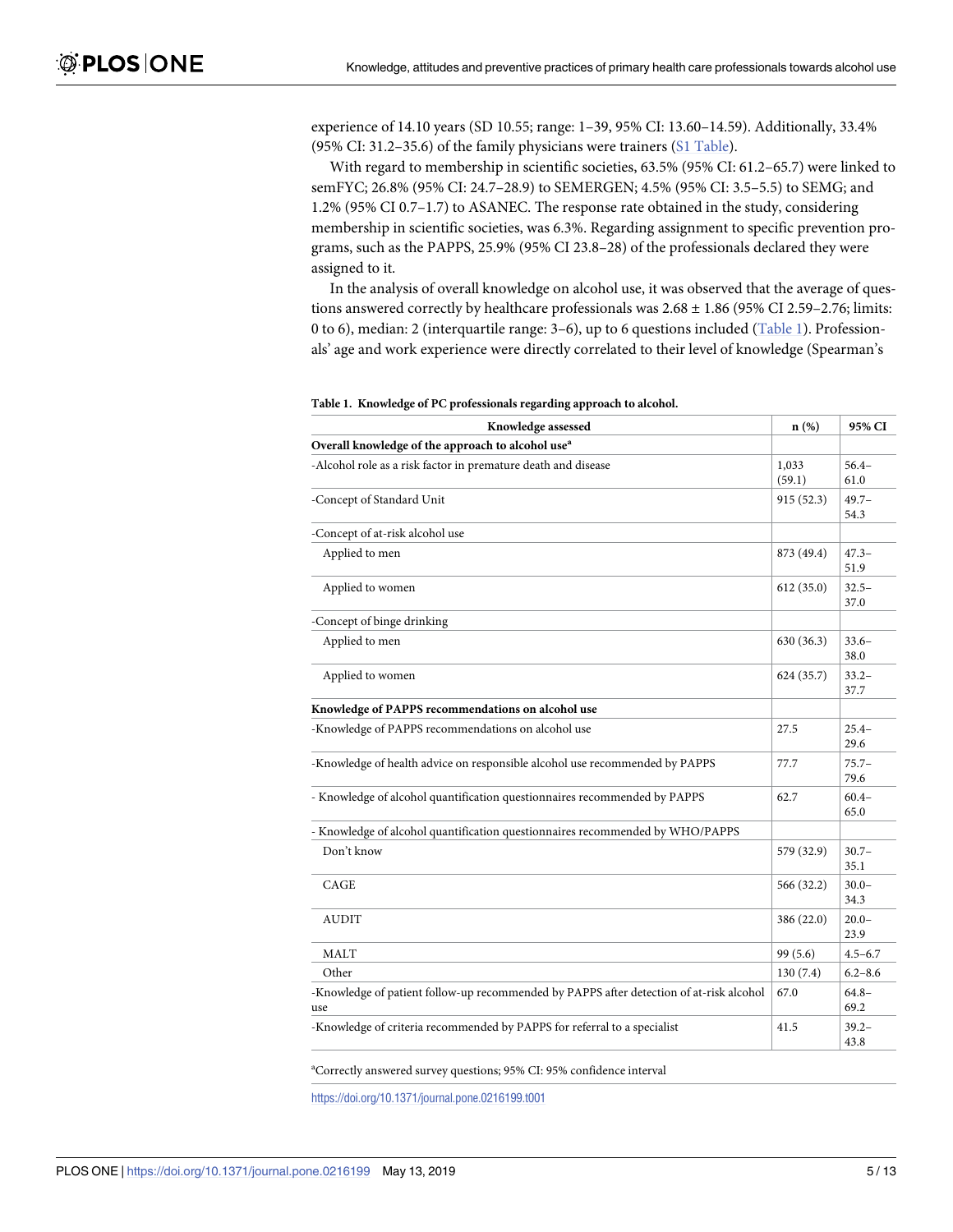| Socio-demographic and occupational variables        |                                   |                      |                   |                       |                            |                |                  |                            |                       |                   |                          |               |                     |               |                         |
|-----------------------------------------------------|-----------------------------------|----------------------|-------------------|-----------------------|----------------------------|----------------|------------------|----------------------------|-----------------------|-------------------|--------------------------|---------------|---------------------|---------------|-------------------------|
| Knowledge                                           | Age (years)                       |                      |                   |                       | $p-$<br>value $^{\rm a}$ . | <b>Sex</b>     |                  | $p-$<br>value <sup>a</sup> | Profession            |                   |                          | $p-$<br>value | Resident<br>trainer |               | p<br>value <sup>a</sup> |
|                                                     | <b>Less</b><br>than 35<br>$n(\%)$ | $36 - 45$<br>$n(\%)$ | $46 - 55$<br>n(%) | 56 or<br>more<br>n(%) |                            | Men<br>$n(\%)$ | Women<br>$n$ (%) |                            | Physicians<br>$n(\%)$ | Residents<br>n(%) | <b>Nurses</b><br>$n(\%)$ |               | Yes<br>$n(\%)$      | No.<br>n(%)   |                         |
| Health advice for<br>responsible alcohol<br>use     | 313<br>(65.9)                     | 344<br>(79.6)        | 360<br>(84.5)     | 341<br>(82.2)         | 0.001                      | 869<br>(79.1)  | 489<br>(75.3)    | 0.192                      | 1,070<br>(80.9)       | 120(57.7)         | 168<br>(77.1)            | 0.001         | 504<br>(86.3)       | 854<br>(73.4) | 0.001                   |
| Use of alcohol<br>quantification<br>questionnaire   | 233<br>(49.1)                     | 271<br>(62.7)        | 302<br>(70.9)     | 290<br>(69.9)         | 0.001                      | 399<br>(61.5)  | 697<br>(63.4)    | 0.701                      | 866 (65.5)            | 90(43.3)          | 140<br>(54.5)            | 0.001         | 428<br>(73.3)       | 668<br>(57.4) | 0.001                   |
| Follow-up after<br>detecting at-risk<br>alcohol use | 270<br>(56.8)                     | 309<br>(71.5)        | 332<br>(77.9)     | 311<br>(74.9)         | 0.001                      | 449<br>(69.2)  | 773<br>(70.3)    | 0.862                      | 962(72.8)             | 112(53.8)         | 148<br>(67.9)            | 0.001         | 467<br>(80)         | 755<br>(64.9) | 0.001                   |
| Referral to a<br>specialist                         | 185<br>(38.9)                     | 186<br>(43.1)        | 165<br>(38.7)     | 190<br>(45.8)         | 0.001                      | 465<br>(42.3)  | 726<br>(41.3)    | 0.120                      | 559 (42.3)            | 70 (33.7)         | 97<br>(44.5)             | 0.005         | 241<br>(41.3)       | 376<br>(41.7) | 0.001                   |

Table 2. Variables associated with the level of knowledge on the approach to alcohol consumption through multivariate analysis, adjusted for age, sex, and **profession.**

Coefficient of Determination  $R^2 = 0.153$ ; Overall statistic of the model  $F = 8.364$  ( $p < 0.001$ )

<https://doi.org/10.1371/journal.pone.0216199.t002>

 $r = 0.11$ ,  $p < 0.001$ , and  $r = 0.14$ ,  $p < 0.001$ , respectively). Similarly, statistically significant relationships were obtained according to type of profession, age, and being a resident trainer, as shown in S2 [Table.](#page-9-0) Family doctors, older physicians, and resident trainers showed the highest levels of knowledge. The multivariate analysis of the level of knowledge and the socio-demographic and occupational variables reveals a statistical relationship between PC professionals' knowledge and being a resident trainer, having work experience, and having membership to PAPPS (Table 2).

Focusing on the knowledge of the PAPPS guidelines about alcohol use, 27.5% (95% CI: 25.4–29.6) of PC professionals stated they knew the PAPPS recommendations and 77.7% (95% CI: 75.7–79.6) indicated they had knowledge of health advice for responsible alcohol use [\(Table](#page-4-0) 1). Table 3 shows the analysis of PC professionals' knowledge concerning the advice transmitted by PAPPS; data are statistically significant in favor of family doctors, professionals aged 46–55, and resident trainers.

Regarding the training that healthcare professionals received on the approach to alcohol use, 67.9% (95% CI: 67.5–71.8) reported that they had received no specific training in the last five years, 29.5% (95% CI: 27.4–31.7) claimed to have received basic training on this topic, and 2.6% (95% CI: 1.8–3.3) received average training. There was a statistical significance between

**Table 3. Knowledge of PC professionals on PAPPS recommendations according to socio-demographic and occupational characteristics.**

| <b>Variables</b>           | <b>Beta coefficient</b> | p-value    |
|----------------------------|-------------------------|------------|
| Age                        | $-0.010$                | 0.828      |
| <b>Sex</b>                 | 0.0014                  | 0.580      |
| <b>Profession</b>          | 0.0014                  | 0.576      |
| <b>Resident trainer</b>    | 0.052                   | 0.046      |
| Work experience            | 0.078                   | 0.003      |
| <b>Affiliated to PAPPS</b> | 0.131                   | ${<}0.001$ |

<sup>a</sup> The p-values were obtained using the Chi-square test.

<https://doi.org/10.1371/journal.pone.0216199.t003>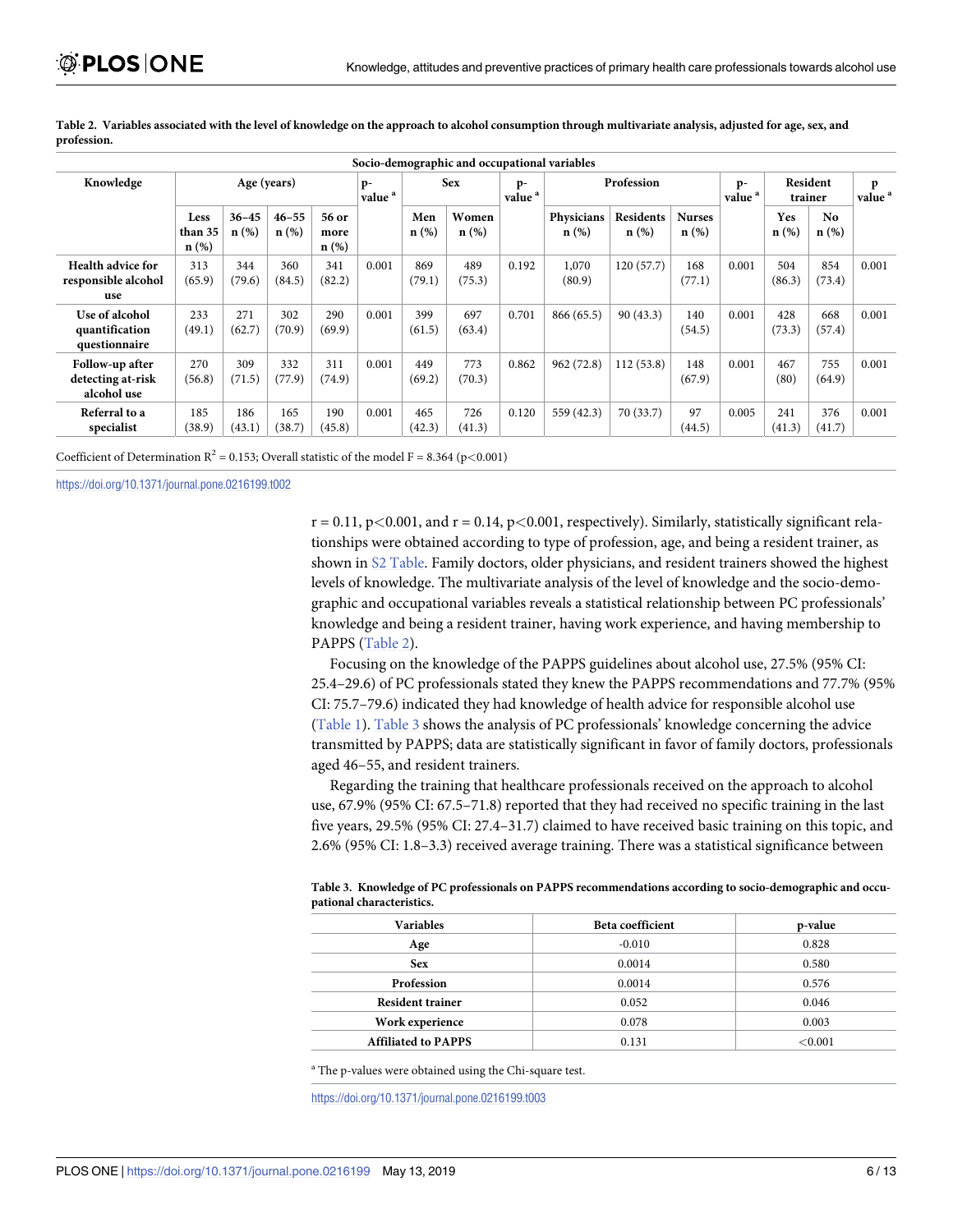| Practice of PC Professionals Regarding Their Approach to Alcohol   | n(%) | 95% CI        |
|--------------------------------------------------------------------|------|---------------|
| Systematic examination of alcohol use                              | 29.0 | $26.9 - 31.1$ |
| Alcohol use recorded in computerized clinical history              | 85.6 | $83.9 - 87.2$ |
| Alcohol use quantified in computerized clinical history            | 75.0 | $73.0 - 77.0$ |
| Use of alcohol-use calculator in the computerized clinical history | 56.2 | $53.9 - 58.5$ |
| Alcohol use quantification questionnaires                          | 13.1 | $11.5 - 14.7$ |
| Advice on reducing alcohol use                                     | 45.5 | $43.1 - 47.8$ |
| Advice on alcohol abstinence for pregnant women                    | 73.2 | $71.1 - 75.2$ |
| Advice on alcohol abstinence for machine operators and drivers     | 51.4 | $49.0 - 53.7$ |

#### <span id="page-6-0"></span>**Table 4. Practice of PC professionals regarding their approach to alcohol.**

95% CI: 95% Confidence interval

<https://doi.org/10.1371/journal.pone.0216199.t004>

the level of training of PC professionals and their age ( $p = 0.003$ ), trainer status ( $p = 0.015$ ), and work experience (p*<*0.001). A lower level of training was observed in those professionals older than 46 years who were not trainers and who had more work experience.

After a diagnosis of alcohol dependence syndrome, 61.9% (95% CI: 59.6–64.2) of PC professionals opted either for referral or treatment, depending on the patient's context; 24.0% (95% CI: 22.0–26.0) referred the patient to the drug dependence department; 1.6% (95% CI: 0.1– 0.22) prescribed treatment by themselves; 5.5% (95% CI: 4.4–6.6) referred the patient to the psychiatry department; and 7.0% (95% CI: 5.8–8.2) claimed that they had not detected patients with this syndrome.

According to the clinical practice of PC professionals on the systematic examination of alcohol use, 29.0% (95% CI: 26.9–31.1) acknowledged doing this examination at their clinic, and 13.1% (95% CI: 11.5–14.7) stated they used quantification questionnaires when they suspected at-risk alcohol use (Table 4). In relation to the regular practice of the advice to abstain from alcohol use, data reveals that 73.2% (95% CI: 71.1–75.2) of PC professionals claimed to give this advice to pregnant women and 51.4% (95% CI: 49–53.7) gave it to patients who used dangerous machinery or drove motor vehicles.

The practice of PC professionals according to socio-demographic and occupational variables [\(Table](#page-7-0) 5) reveals statistically significant relationships according to age, sex, profession, being a resident trainer, and work experience. Nurses (p*<*0.001) who were female (p = 0.010) and aged between 46 and 55 (p*<*0.001) were the most likely to develop these practices.

In relation to PAPPS guidelines for clinical practice, 27.5% (95% CI: 25.4–29.6) of PC professionals declared they usually adhere to these recommendations and 54.0% (95% CI: 51.7– 56.3) claimed to apply them only on some occasions. Overall, the perception of professionals regarding adherence to preventive recommendations for reducing alcohol intake in those patients who had at-risk use was 60.0% (95% CI: 57.7–62.3).

#### **Discussion**

This study is the first nationwide analysis focused on the knowledge, attitude, and preventive practice of Spanish healthcare professionals towards alcohol use in the PC setting. Our results indicate a low level of PC provider's knowledge and specific training on the management of these patients. Consequently, the level of preventive practices on alcohol use among PC professionals is scarce. Therefore, our findings could be considered in order to promote the implementation of training programs on alcohol use targeted to PC providers.

Currently, PC professionals' knowledge on alcohol screening and brief interventions has been identified as one of the major obstacles they face in their clinical practices. In accordance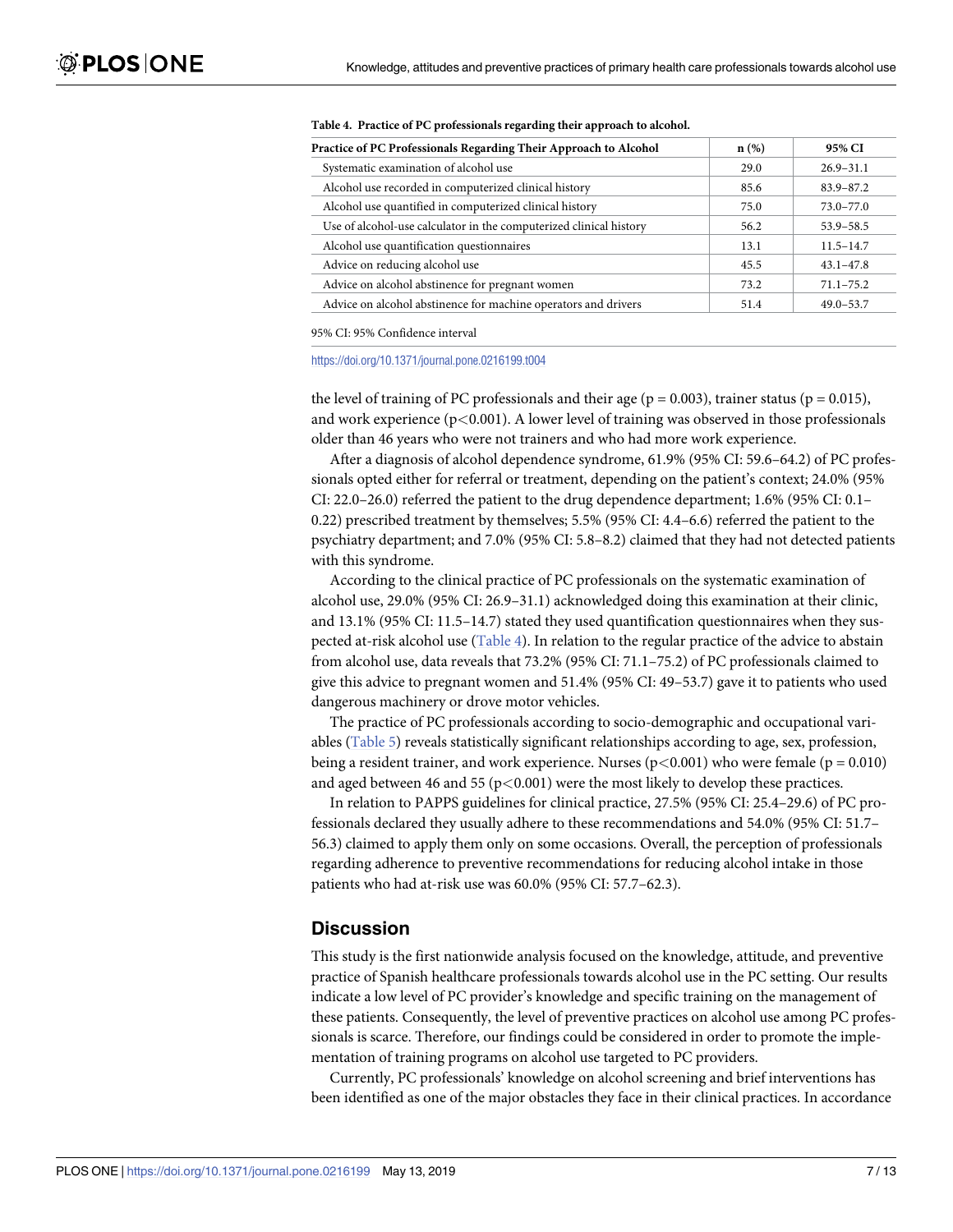|                                                                     |                            |                      |                   |                       |                            |               | Sociodemographic and occupational variables |                            |                       |                             |                          |                            |                     |                |                            |
|---------------------------------------------------------------------|----------------------------|----------------------|-------------------|-----------------------|----------------------------|---------------|---------------------------------------------|----------------------------|-----------------------|-----------------------------|--------------------------|----------------------------|---------------------|----------------|----------------------------|
| <b>Clinical practice</b>                                            | Age (years)                |                      |                   |                       | $p-$<br>value <sup>a</sup> | <b>Sex</b>    |                                             | $p-$<br>value <sup>a</sup> | Profession            |                             |                          | $p-$<br>value <sup>a</sup> | Resident<br>trainer |                | $p-$<br>value <sup>a</sup> |
|                                                                     | Less<br>than 35<br>$n(\%)$ | $36 - 45$<br>$n(\%)$ | $46 - 55$<br>n(%) | 56 or<br>more<br>n(%) |                            | Men<br>n(%)   | Women<br>n(%)                               |                            | Physicians<br>$n(\%)$ | <b>Residents</b><br>$n(\%)$ | <b>Nurses</b><br>$n$ (%) |                            | Yes<br>$n(\%)$      | No.<br>$n(\%)$ |                            |
| Systematic examination                                              | 104<br>(21.9)              | 121<br>(28)          | 150<br>(35.2)     | 131<br>(31.6)         | 0.003                      | 154<br>(23.7) | 352<br>(31.0)                               | 0.001                      | 327<br>(28.1)         | 46(22.1)                    | 88<br>(40.3)             | 0.001                      | 192<br>(32.9)       | 314<br>(27.0)  | 0.001                      |
| Use of quantification<br>questionnaire                              | 49<br>(10.3)               | 56<br>(12.9)         | 64<br>(15)        | 60<br>(14.4)          | 0.006                      | 75<br>(14.6)  | 154<br>(14.0)                               | 0.001                      | 171<br>(13.0)         | 19<br>(9.1)                 | 39<br>(17.9)             | 0.006                      | 104<br>(16.1)       | 135<br>(9.1)   | 0.001                      |
| Advice on reducing use                                              | 184<br>(38.8)              | 196<br>(45.4)        | 208<br>(48.8)     | 208<br>(50.2)         | 0.001                      | 265<br>(40.5) | 521<br>(48.7)                               | 0.010                      | 613<br>(21.9)         | 75(36.1)                    | 108<br>(49.5)            | 0.001                      | 279<br>(47.8)       | 517<br>(44.4)  | 0.058                      |
| Advice on abstinence<br>for pregnant women                          | 334<br>(70.3)              | 308<br>(71.3)        | 327<br>(76.7)     | 310<br>(74.7)         | 0.808                      | 469<br>(72.3) | 810<br>(73.7)                               | 0.376                      | 988<br>(74.7)         | 228(71.1)                   | 143<br>(65.6)            | 0.002                      | 431<br>(73.8)       | 848<br>(72.8)  | 0.392                      |
| <b>Advice on abstinence</b><br>for machine operators<br>and drivers | 214<br>(45)                | 204<br>(47.2)        | 240<br>(56.3)     | 241<br>(58.0)         | 0.031                      | 469<br>(72.3) | 810<br>(73.7)                               | 0.195                      | 703<br>(53.2)         | 92 (44.3)                   | 104<br>(47.7)            | 0.064                      | 309<br>(52.9)       | 590<br>(50.6)  | 0.264                      |

<span id="page-7-0"></span>

|  |  |  | Table 5. Practice of PC professionals in their approach to alcohol according to sociodemographic and occupational characteristics. |  |
|--|--|--|------------------------------------------------------------------------------------------------------------------------------------|--|
|  |  |  |                                                                                                                                    |  |

<sup>a</sup> The p-values were obtained using the Chi-square test.

<https://doi.org/10.1371/journal.pone.0216199.t005>

with our results, the studies of Nilsen [[19](#page-11-0)] and Johnson [\[20\]](#page-11-0) revealed a low level of knowledge by healthcare professionals regarding alcohol use in their clinical practice. Similarly, previous European studies, such as PHEPA [\[21\]](#page-11-0) (Primary Healthcare European Project of Alcohol), developed by the European Commission and the Department of Health of Catalonia, pointed to the need to promote alcohol prevention activities in the PC setting. In this context, a local study conducted in Catalonia [\[22\]](#page-11-0) reflected that the lack of knowledge and specific training focused on the identification of at-risk alcohol use, hinders the implementation of the screening and treatment of these patients.

On the other hand, our findings show heterogeneity in the selection of the questionnaires used to quantify alcohol consumption in PC. This issue reveals the importance of disseminating validated questionnaires on alcohol screening in the PC setting. Because of its validity and reliability, WHO and PAPPS recommend using the AUDIT questionnaire. Nationwide, a Spanish version of AUDIT has been validated in several studies [\[23\]](#page-11-0) [[24](#page-11-0)]. Rubio [[23](#page-11-0)] published the validation of this questionnaire in a sample of 326 PC patients. Similarly, Pérula  $[24]$  validated the AUDIT questionnaire in a population of 614 Spanish adult patients, establishing a score of six or more points for diagnosing alcohol dependence, with a sensitivity and specificity of 88.3% and 83.1%, respectively.

As our results point out, the number of health professionals who claim to be aware of the PAPPS recommendations contrasts with those who provide these preventive measures in their clinical practice. Health advice for responsible alcohol use is the best-known recommendation by PC professionals, in contrast with the lesser-known guideline involving referral to a specialist or drug dependence center. In light of these results, it would be valuable to strengthen and disseminate the referral criteria for patients with at-risk alcohol use in the PC setting.

Regarding the accomplishment of the PAPPS recommendations by healthcare professionals, our study shows that relatively few PC professionals follow the PAPPS guidelines on this topic. In this setting, Pérula [[25](#page-11-0)] indicated that PAPPS improves healthcare quality in PC centers and encourages the promotion of health and disease prevention; however, this author highlighted the lack of preventive strategies provided by PC professionals, probably due to the high-pressure working environment of healthcare providers.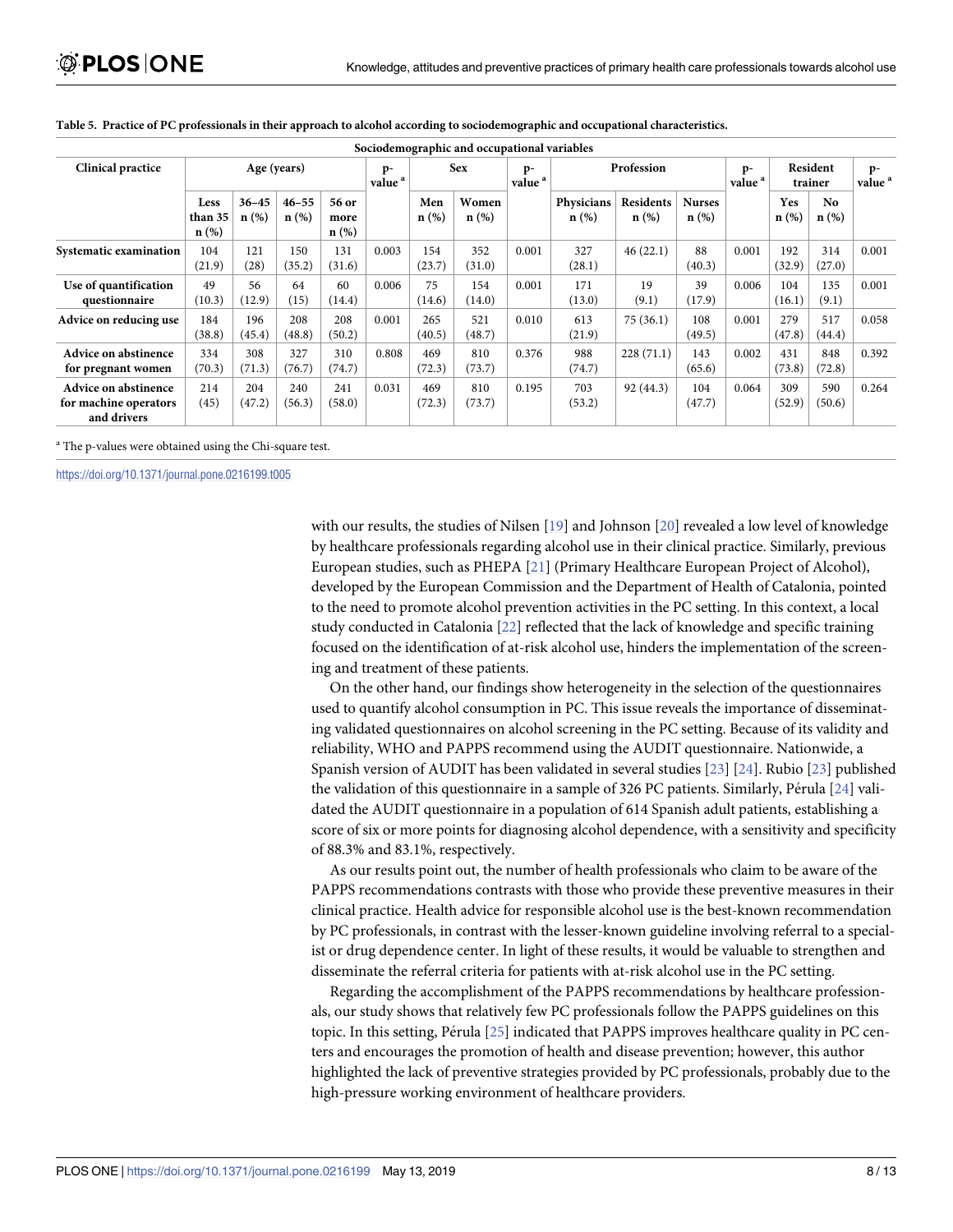<span id="page-8-0"></span>In the overall results regarding clinical practice performed by healthcare professionals, the low level of systematic examination on alcohol consumption in PC is remarkable, even though this practice is one of the key preventive measures in alcohol use [\[26\]](#page-11-0). Babor [\[27\]](#page-11-0) established this issue in the Brief Intervention guidelines published by WHO. This author indicates that PC professionals are in a privileged position to identify and intervene in those patients with atrisk alcohol use. Similarly, Fernández  $[28]$  $[28]$  $[28]$  highlighted the important role that PC professionals play in the follow-up of patients with alcohol use, mainly due to its accessibility and the leading position to promote alcohol prevention strategies.

Currently, several studies [\[29\]](#page-11-0) [[30](#page-11-0)] [\[31\]](#page-11-0) [[32](#page-11-0)] [\[33\]](#page-12-0) demonstrate that healthcare advice can lead to a significant and lasting reduction in alcohol use. Furthermore, Ballesteros [\[29\]](#page-11-0) showed in his meta-analysis of Spanish PC articles the efficacy of medical advice on reducing alcohol use. In this regard, the multi-center studies of Altisent  $[30]$  $[30]$  $[30]$  and Córdoba  $[31]$  $[31]$  $[31]$ , conducted in 1997 and 1998, respectively, noted that alcohol prevention strategies are effective for reducing alcohol intake. Likewise, Bertholet [[32](#page-11-0)] concluded that brief interventions are effective in reducing alcohol use at 6 and 12 months of follow-up, and even in longer periods.

In relation to the type of healthcare professionals who conduct their clinical practice in the PC setting, our study evidenced that nurses play an important role in the dissemination of preventive recommendations on alcohol use. There are previous studies focused on the effect produced by the nursing assessment on alcohol use; Mertens [[33\]](#page-12-0) described the short-term efficacy of screening and brief intervention implemented by nurses in a clinical trial conducted with Africans. Similarly, in a systematic review from 2014, Joseph [\[34](#page-12-0)] showed the effectiveness of nurse-conducted brief interventions on the reduction of alcohol use. Therefore, it is important that all PC professionals, including family physicians and nurses, become aware of this issue and participate in the screening and brief intervention involving the whole PC team [\[35\]](#page-12-0).

Both level of training and attitude of PC professionals are essential in the approach to alco-hol use. Anderson [[36](#page-12-0)] indicated in his trial conducted in five European countries that training is one of the main strategies in the acquisition of a positive attitude towards alcohol management. In this line, Rosario [[37](#page-12-0)] exposed that those professionals with a better attitude show a better approach to patients with at-risk alcohol use. Hence, the detection of how well PC professionals are trained in this issue, which has not been previously analyzed nationwide, is another example of the original contributions of this study. We have detected a high percentage of PC professionals who have no received specific training on alcohol management. Thus, it would be important to disseminate our results in order to promote specific training on alcohol use in the residency programs. Likewise, our outcomes should also be considered for Continuing Medical Education (CME) programs in the PC setting, since the level of specific training on this topic in older professionals and non-trainers is deficient.

One of the difficulties related to the assessment of knowledge, attitude, and preventive practices of professionals in this field lies in the absence of validated questionnaires. Consequently, surveys designed by expert professionals have been used to conduct our study. These questionnaires can serve as a basis for subsequent international research; thus, the current situation in other countries can be compared with the results obtained in this study. The mixed nature of the survey population, secondary to the application of different methods of recruitment, could be also considered a limitation of this study. However, the use of different methods of recruitment has allowed us to obtain a larger sample size.

In addition, another limitation presented in our study is the low response rate of healthcare professionals, as well as the possible screening bias, due to the fact that the questionnaire responses were voluntary; therefore, those PC professionals who were most motivated in this area were most likely to respond. This issue could modify the true prevalence of knowledge, attitude, and preventive practices of professionals in the approach to alcohol. In order to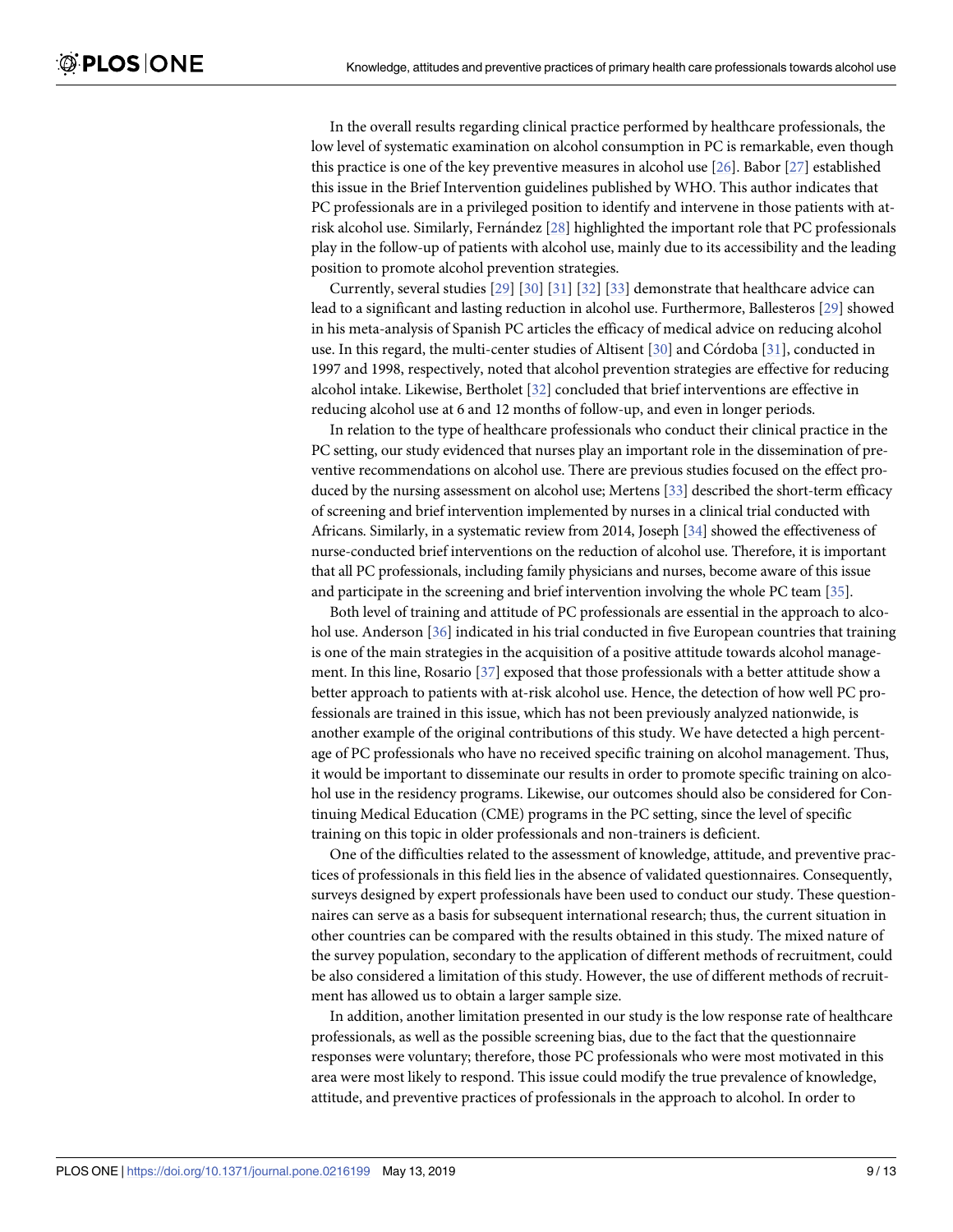<span id="page-9-0"></span>analyze the representativeness of the sample regarding the study population, we compared our data according to age and sex with those published by the Spanish Medical College Organization (MCO) [[38](#page-12-0)] in 2015. According to the MCO, there were 54.2% of female family doctors in Spain, a lower percentage than in our study (62.9%); therefore, we can assume an overrepresentation of women. As we found that the prevalence of clinical practice addressing alcohol use was higher among women, we can conclude that the general level of practice was overestimated. With respect to age, a greater proportion of the participants in this study were family doctors. Considering a higher level of knowledge and practice observed among the older groups of professionals, an overestimation of the global prevalence of knowledge and practices of alcohol management should be suspected. Nonetheless, the sample size might be representative of PC health care professionals, since over 95% of PC professionals have their clinical practice in the NHS.

## **Conclusions**

In conclusion, this nationwide study reveals the current situation about the knowledge, attitude, and preventive practices of the Spanish PC health care professionals in the approach to alcohol use, based on the recommendations from PAPPS, a reference program in Spain and other Spanish-speaking countries. Our findings reveal a lack of knowledge and specific training on alcohol management, as well as a low level of preventive practice on alcohol use in PC. Due to the importance and magnitude of this healthcare issue in Spain, our results should be considered by scientific societies and policy makers in order to promote the implementation of alcohol prevention strategies in the PC setting.

## **Supporting information**

**S1 [Table.](http://www.plosone.org/article/fetchSingleRepresentation.action?uri=info:doi/10.1371/journal.pone.0216199.s001) Sociodemographic and occupational characteristics of professionals surveyed.** (DOCX)

**S2 [Table.](http://www.plosone.org/article/fetchSingleRepresentation.action?uri=info:doi/10.1371/journal.pone.0216199.s002) Knowledge of PC providers on the approach to alcohol use according to sociodemographic and occupational characteristics.** (DOCX)

#### **Acknowledgments**

The authors would like to acknowledge support from the Primary Health Care professionals of the Spanish National Health System, specially to the group of healthcare providers ¨ Collaborative group Alco-AP¨, constituted by Roger Ruiz Moral (Francisco de Vitoria University, Madrid, Spain), Juan Manuel Parras Rejano (Villanueva del Rey Health Center, Cordoba, Spain), Rodrigo S Fernández Márquez (Occidente Health Center, Córdoba, Spain), Pilar Martin-Carrillo Domínguez (SERMAS, Madrid, Spain), Cruz Bartolomé Moreno (Aragonese Research Group in Primary Care, GAIAP-REDIAPP, Zaragoza, Spain) and Carlos Pérula de Torres (Villaviciosa de Cordoba Health Center, Cordoba, Spain).

#### **Author Contributions**

**Conceptualization:** Esperanza Romero-Rodríguez, Luis Angel Pérula de Torres, Fernando Leiva-Cepas, José Ángel Fernández García, Sara Fernández López.

**Data curation:** Esperanza Romero-Rodríguez, Luis Angel Pérula de Torres.

**Formal analysis:** Esperanza Romero-Rodríguez, Luis Angel Pérula de Torres.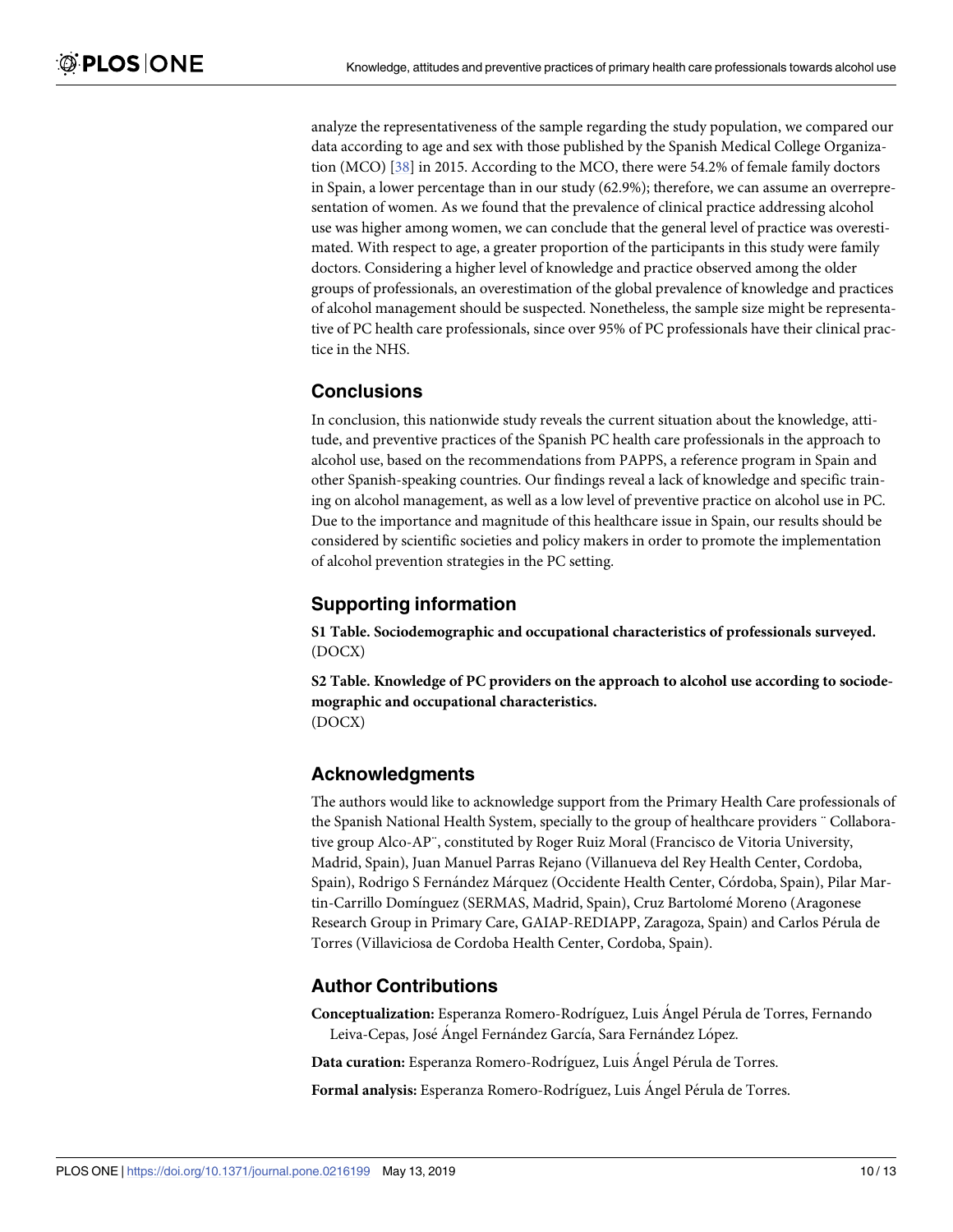<span id="page-10-0"></span>Funding acquisition: Esperanza Romero-Rodríguez, Luis Ángel Pérula de Torres.

- Investigation: Esperanza Romero-Rodríguez, Luis Ángel Pérula de Torres, Fernando Leiva-Cepas, José Angel Fernández García, Ana Roldán Villalobos.
- Methodology: Esperanza Romero-Rodríguez, Luis Ángel Pérula de Torres, Fernando Leiva-Cepas, José Ángel Fernández García, Ana Roldán Villalobos.
- Resources: Esperanza Romero-Rodríguez, Sara Fernández López, Ana Roldán Villalobos.
- **Software:** Luis Angel Pérula de Torres.
- Supervision: Luis Ángel Pérula de Torres, José Ángel Fernández García, Francisco Camarelles Guillem.
- Validation: Esperanza Romero-Rodríguez, Luis Angel Pérula de Torres, Fernando Leiva-Cepas, José Ángel Fernández García, Sara Fernández López, María Martín-Rabadán Muro, Francisco Camarelles Guillem, Ana Roldán Villalobos.
- **Writing – original draft:** Esperanza Romero-Rodrı´guez.
- **Writing review & editing**: Esperanza Romero-Rodríguez, Luis Ángel Pérula de Torres, Fernando Leiva-Cepas, José Ángel Fernández García, Sara Fernández López, María Martín-Rabadán Muro, Francisco Camarelles Guillem, Ana Roldán Villalobos.

#### **References**

- **[1](#page-1-0).** World Health Organization. Global strategy to reduce the harmful use of alcohol. World Health Organization, Geneva; 2010. Available at: [http://www.who.int/substance\\_abuse/msbalcstragegy.pdf](http://www.who.int/substance_abuse/msbalcstragegy.pdf)
- **[2](#page-1-0).** Griswold MG, Fullman N, Hawley C, Arian N, Zimsen S, Tymeson HD, et al. Alcohol use and burden for 195 countries and territories, 1990–2016: a systematic analysis for the global burden of disease study 2016. Lancet. 2018; 392(10152):1015–1035. [https://doi.org/10.1016/S0140-6736\(18\)31310-2](https://doi.org/10.1016/S0140-6736(18)31310-2) PMID: [30146330](http://www.ncbi.nlm.nih.gov/pubmed/30146330)
- **[3](#page-1-0).** Alcohol. Key Facts. 2018. World Health Organization, 2018. Available at: [http://www.who.int/news](http://www.who.int/news-room/fact-sheets/detail/alcohol)[room/fact-sheets/detail/alcohol](http://www.who.int/news-room/fact-sheets/detail/alcohol)
- **[4](#page-1-0).** Encuesta sobre alcohol y drogas en España EDADES 2013/2014. Ministry of Health, Social Services and Equality, Secretariat of State for Social Services and Equality, Government Delegation for the National Plan on Drugs. 2015. Available at: [http://www.pnsd.msssi.gob.es/profesionales/](http://www.pnsd.msssi.gob.es/profesionales/sistemasInformacion/sistemaInformacion/pdf/2015_Informe_EDADES.pdf) [sistemasInformacion/sistemaInformacion/pdf/2015\\_Informe\\_EDADES.pdf](http://www.pnsd.msssi.gob.es/profesionales/sistemasInformacion/sistemaInformacion/pdf/2015_Informe_EDADES.pdf)
- **[5](#page-1-0).** Programa de Actividades Preventivas y de Promoción de la Salud (PAPPS). Spanish Society of Family and Community Medicine (semFYC). 2018. Available at: [http://www.papps.org/.](http://www.papps.org/)
- **[6](#page-1-0).** Ministry of Health, Social Services and Equality, Secretary of State for Social Services and Equality. Prevention of alcohol-related problems 1st Conference on prevention and promotion of health in clinical practice in Spain. 2014. Available at: [https://www.msssi.gob.es/alcoholJovenes/docs/](https://www.msssi.gob.es/alcoholJovenes/docs/prevencionProblemasAlcohol.pdf) [prevencionProblemasAlcohol.pdf](https://www.msssi.gob.es/alcoholJovenes/docs/prevencionProblemasAlcohol.pdf)
- **[7](#page-1-0).** Anderson P, Wojnar M, Jakubczyk A, Gual A, Segura L, Sovinova H, et al. Managing alcohol problems in general practice in Europe: results from the European ODHIN survey of general practitioners. Alcohol Alcohol. 2014; 49:531–9. <https://doi.org/10.1093/alcalc/agu043> PMID: [25031247](http://www.ncbi.nlm.nih.gov/pubmed/25031247)
- **[8](#page-1-0).** Bueno JM, Aubà J, Altaba A, Boneu M, Cabaco C, Manzano A, et al. A multicenter primary care study on alcohol consumption. Aten Primaria. 1997; 19(2):80–83. PMID: [9147574](http://www.ncbi.nlm.nih.gov/pubmed/9147574)
- **[9](#page-1-0).** Segura L, Gual A, Monserrat O, Bueno A, Colom J. Detección y abordaje de los problemas de alcohol en la atención primaria de Cataluña. Aten Primaria. 2006; 37(9):484–8 PMID: [16756871](http://www.ncbi.nlm.nih.gov/pubmed/16756871)
- **[10](#page-1-0).** Anderson P, Gual A, Colon J. Alcohol and primary health care: basic clinical information for the identification and management of risks and problems. 2008. Available at: [http://www.who.int/substance\\_](http://www.who.int/substance_abuse/publications/alcohol_atencion_primaria.pdf) [abuse/publications/alcohol\\_atencion\\_primaria.pdf](http://www.who.int/substance_abuse/publications/alcohol_atencion_primaria.pdf)
- **[11](#page-1-0).** Rosta J. Physicians´ interest in preventive work in relation to their attitude and own drinking patterns. A comparison between Aarhus in Denmark and Mainz in Germany. Addict Biol. 2002; 7: 343.
- **[12](#page-1-0).** Raistrick D, Russell D, Tober G. A survey of substance use by health care professionals and their attitudes to substance misuse patients (NHS staff survey) J. Subst. Use. 2008; 13:57–69.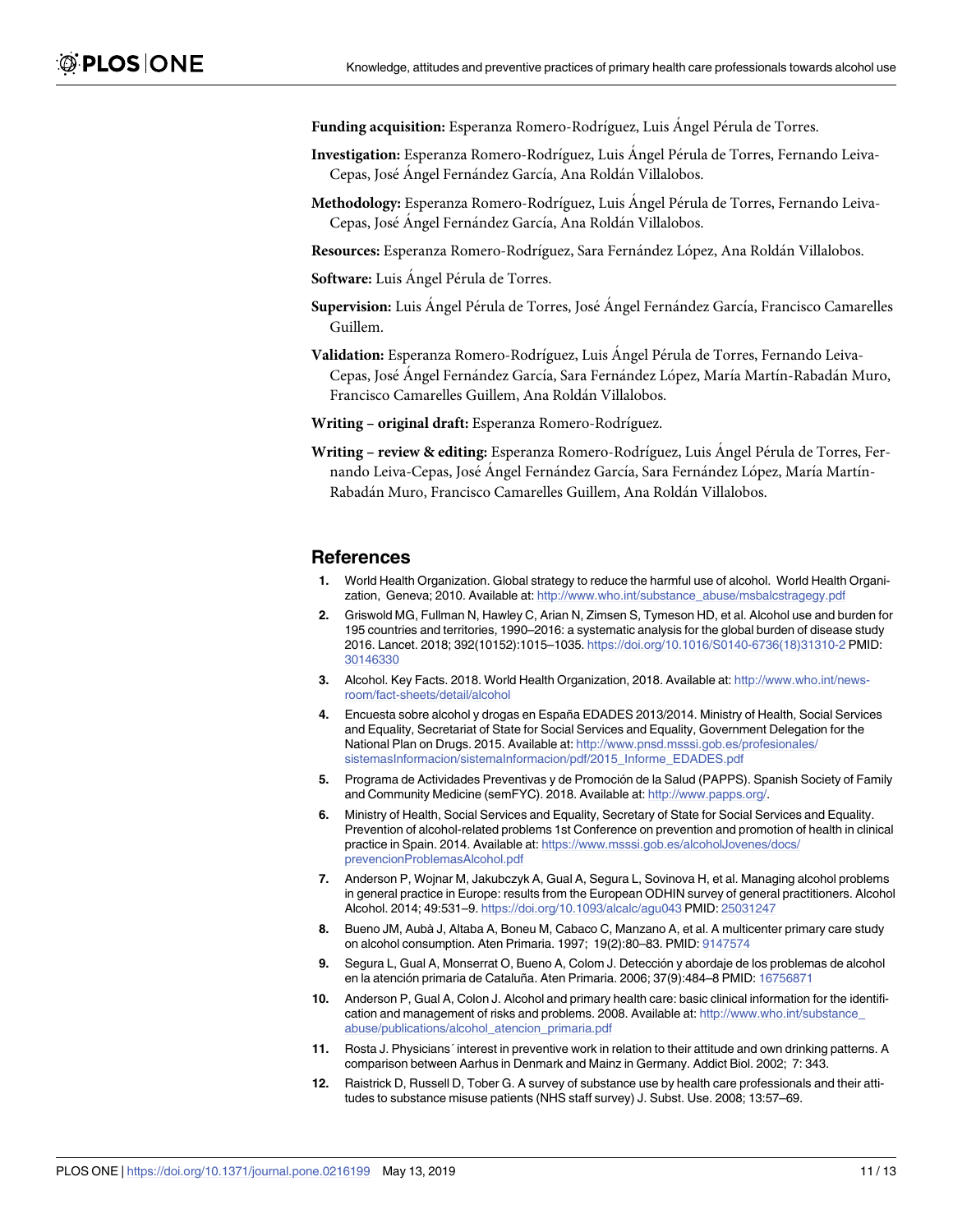- <span id="page-11-0"></span>**[13](#page-2-0).** Cordoba R, Camarelles f, Muñoz E, Gómez J, Díaz D, Ramirez J, et al. Recommendations on lifestyle. Aten Primaria. 2016; 48(Supl 1):27–38
- **[14](#page-2-0).** Program to address alcohol risk consumption from primary care, "Mo´jate con el Alcohol". Ministry of Health, Social Services and Equality, Secretariat of State for Social Services and Equality. Available at: [https://](https://www.msssi.gob.es/profesionales/saludPublica/prePromocion/alcohol/docs/Mojate_con_el_Alcohol.pdf) [www.msssi.gob.es/profesionales/saludPublica/prePromocion/alcohol/docs/Mojate\\_con\\_el\\_Alcohol.pdf](https://www.msssi.gob.es/profesionales/saludPublica/prePromocion/alcohol/docs/Mojate_con_el_Alcohol.pdf)
- **[15](#page-2-0).** Rodríguez Fernández E, Espí Martínez F, Canteras Jordana M, Gómez Moraga A. The attitude of primary care physicians to patients with an excessive consumption of alcohol. Aten Primaria. 1999; 24 (8):447–55. PMID: [10630026](http://www.ncbi.nlm.nih.gov/pubmed/10630026)
- **[16](#page-2-0).** Bueno Ortiz JM, Aubà Llambrich J, Altaba Barceló A, Boneu Castells M, Cabaco Reverte C, Manzano Sarciada A, et al. A multicenter primary care study on alcohol consumption. Aten Primaria. 1997; 19 (2):80–3. PMID: [9147574](http://www.ncbi.nlm.nih.gov/pubmed/9147574)
- **[17](#page-2-0).** Pérula de Torres LA, Marzo-Castillejo M, Ranchal-Sánchez A, Bartolomé-Moreno C, Parras-Rejano JM, Bellas-Beceiro B, et al. European Code Against Cancer: what does the Spanish population know and think about its recommendations? Europ J CancerPrev. 2015; 24: 69–75.
- **[18](#page-3-0).** Ministry of Health, Social Services and Equality, Secretariat of State for Social Services and Equality. Primary Care Information System -SIAP-. 2017. Available at: [http://www.msssi.gob.es/estadEstudios/](http://www.msssi.gob.es/estadEstudios/estadisticas/estadisticas/estMinisterio/siap.htm) [estadisticas/estadisticas/estMinisterio/siap.htm](http://www.msssi.gob.es/estadEstudios/estadisticas/estadisticas/estMinisterio/siap.htm)
- **[19](#page-7-0).** Nilsen P. Brief alcohol intervention—where to from here? Challenges remain for research and practice. Addiction. 2010; 105(6):954–9. <https://doi.org/10.1111/j.1360-0443.2009.02779.x> PMID: [20121717](http://www.ncbi.nlm.nih.gov/pubmed/20121717)
- **[20](#page-7-0).** Johnson M, Jackson R, Guillaume L, Meier P, Goyder E. Barriers and facilitators to implementing screening and brief intervention for alcohol misuse: a systematic review of qualitative evidence. Journal of public health (Oxford, England). 2011; 33(3):412–21.
- **[21](#page-7-0).** Primary Health Care European Project of Alcohol (PHEPA). Department of Health of the Generalitat of Catalonia, Spain. Available at: [http://drogues.gencat.cat/es/professionals/projectes\\_internacionals/](http://drogues.gencat.cat/es/professionals/projectes_internacionals/phepa/) [phepa/](http://drogues.gencat.cat/es/professionals/projectes_internacionals/phepa/)
- [22](#page-7-0). Miquel L, Barrio P, Moreno-Espana J, Ortega L, Mantheyd J, Rehm J, et al. Detección y prevalencia del trastorno por uso de alcohol en los centros de atención primaria de Cataluna. Aten Primaria. 2016; 48 (3):175–182. <https://doi.org/10.1016/j.aprim.2015.04.006> PMID: [26455328](http://www.ncbi.nlm.nih.gov/pubmed/26455328)
- [23](#page-7-0). Rubio Valladolid G, Bermejo Vicedo J, Caballero Sánchez-Serrano MC, Santo-Domingo Carrasco J. Validation of the Test for the Identification of Alcohol Use Disorders (AUDIT) in primary care. Revista Clínica Española. 1998; 198, 11-14. PMID: [9534342](http://www.ncbi.nlm.nih.gov/pubmed/9534342)
- [24](#page-7-0). Pérula L, Rebollo E, Ruiz-Moral R, Fernández-García JA, Vega RA, Palomino MM. Diagnostic usefulness of the Alcohol Use Disorders Identification Test (AUDIT) questionnaire for the detection of hazardous drinking and dependence on alcohol among Spanish patients. Eur J Gen Pract. 2009; 15(1):15–21 <https://doi.org/10.1080/13814780902855754> PMID: [19418376](http://www.ncbi.nlm.nih.gov/pubmed/19418376)
- **[25](#page-7-0).** Pérula L, Alonso S, Bauza K, Estevez J, Iglesias J, et al. Opinions of health professionals on the influence of the Program of Preventive Activities and Health Promotion (PAPPS) in primary care. Aten Primaria. 2007; 39(Supl 3):5–14.
- **[26](#page-8-0).** Anderson P, Kłoda K, Kaner E, et al. Impact of practice, provider and patient characteristics on delivering screening and brief advice for heavy drinking in primary healthcare: Secondary analyses of data from the ODHIN five-country cluster randomized factorial trial. The European Journal of General Practice. 2017; 23(1):241–245. <https://doi.org/10.1080/13814788.2017.1374365> PMID: [29022763](http://www.ncbi.nlm.nih.gov/pubmed/29022763)
- **[27](#page-8-0).** Babor T, Higgins-Biddle JC. Brief Intervention For the Consumption of Risk and Harmful Alcohol. A manual for use in Primary Care. World Health Organization, 2001.
- [28](#page-8-0). Fernández García JA, Ruiz Moral R, Perula de Torres LA, Campos Sánchez L, Lora Cerezo N, Martínez de la Iglesia J; Grupo Cordobés de Investigación en Atención Primaria (GCIAP). Effectiveness of medical advice to alcoholic patients and excessive drinkers treated in primary care consultations. Aten Primaria. 2003; 31: 146–53.
- [29](#page-8-0). Ballesteros J, Ariño J, González-Pinto A, Querejeta I. Efficacy of medical advice for the reduction of excessive alcohol consumption. Meta-analysis of Spanish studies in primary care. Gac Sanit 2003; 17:116–22. PMID: [12729538](http://www.ncbi.nlm.nih.gov/pubmed/12729538)
- **[30](#page-8-0).** Altisent R, Córdoba R, Delgado MT, Pico V, Melús E, Aranguren F et al. Multicenter study for the prevention of alcoholism in primary care (EMPA). Med Clin (Barc) 1997;109–124.
- **[31](#page-8-0).** Córdoba R, Delgado MT, Pico V, Altisent R, Forés D, Monreal Aet al. Effectiveness of brief intervention on nondependent alcohol drinkers (EBIAL): a Spanish multicentre study. Family Practice 1998; 15:562– 568. PMID: [10078798](http://www.ncbi.nlm.nih.gov/pubmed/10078798)
- **[32](#page-8-0).** Bertholet N, Daeppen JB, Wietlisbach V, Fleming M, Burnand B. Reduction of alcohol consumption by brief alcohol intervention in Primary Care. Systematic Review and Meta-analysis. Arch Intern Med. 2005; 165:986–95. <https://doi.org/10.1001/archinte.165.9.986> PMID: [15883236](http://www.ncbi.nlm.nih.gov/pubmed/15883236)